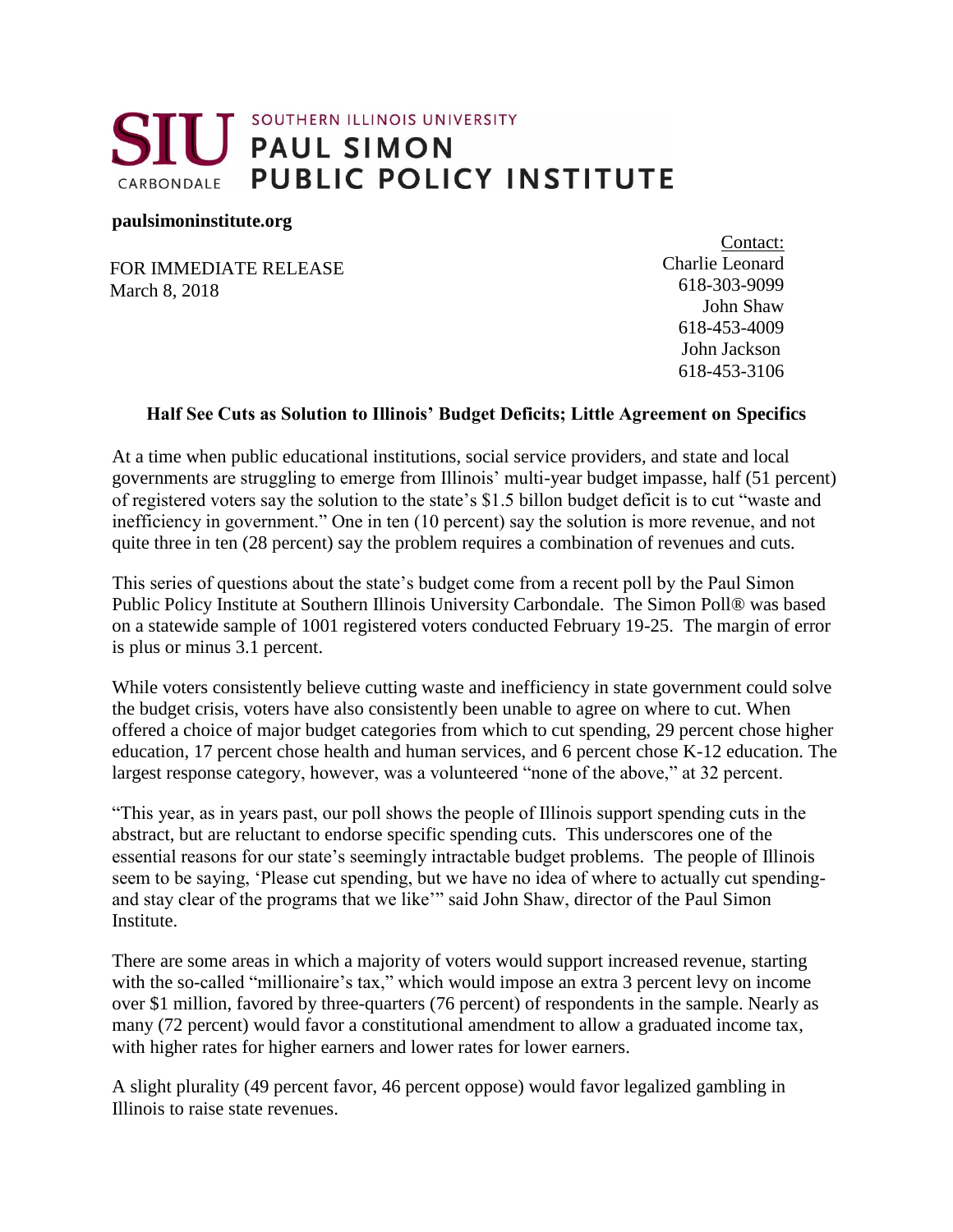Less popular were a sales tax on services (39 percent favor) and a tax on gasoline to fund highway, road, and bridge improvements (42 percent favor).

A recurring idea is for the state to tax retirement income, such as pensions and social security. This idea is widely unpopular, with 74 percent opposing and only 22 percent in favor. However, in a follow-up question in which only retirement income above \$100,000 would be taxed, majorities are in favor. Combining the 22 percent who favored it in the first question with the 52 percent of the 745 initial opponents who would favor it with the exemption, 60 percent of the total sample favor taxing retirement income above \$100,000.

The Paul Simon Institute has been asking the "cuts-versus-income-versus-both" budget question since 2009. From 2011 to 2015, the percentage of voters believing that cuts were the answer to the problem dropped more than 15 percentage points, from 58 percent to 42 percent (Figure 1). That number has since flattened, and jumped to 51 percent favoring cuts in the latest poll.

"This is a perplexing phenomenon in Illinois public opinion," said Charlie Leonard, an Institute visiting professor and one of the directors of the poll. "After more than a decade of cuts to public budgets, people can't let go of the idea that there is \$1.5 billion in waste to cut. We have written about this extensively before, but the persistent belief in cutting 'waste,' coupled with the inability to agree on solutions, means we'll probably still be writing about it in the future."

(See Simon Review paper *The Climate of Opinion in Illinois 2008 – 2016: Roots of Gridlock* http://opensiuc.lib.siu.edu/ppi\_papers/47/)

#### ###

The margin of error of the entire sample of 1,001 voters is plus or minus 3.1 percentage points. This means that if we conducted the survey 100 times, in 95 of those instances, the population proportion would be within plus or minus the reported margin of error for each subsample. For subsamples, the margin of error increases as the sample size goes down. The margin of error was not adjusted for design effects. Among self-identified primary election voters, the margin is plus or minus 6 percentage points in the 259-voter sample of Republicans, and 4.5 percentage points in the sample of 472 Democrats.

Live telephone interviews were conducted by Customer Research International of San Marcos, Texas using the random digit dialing method. The telephone sample was provided to Customer Research International by Scientific Telephone Samples. Potential interviewees were screened based on whether they were registered voters and quotas based on area code and sex (<60% female). The sample obtained 51% male and 49% female respondents. Interviewers asked to speak to the youngest registered voter at home at the time of the call. Cell phone interviews accounted for 60 percent of the sample. A Spanish language version of the questionnaire and a Spanish-speaking interviewer were made available.

Field work was conducted from February 19 through February 25. No auto-dial or "robo" polling is included. Customer Research International reports no Illinois political clients. The survey was paid for with non-tax dollars from the Institute's endowment fund. The data were not weighted in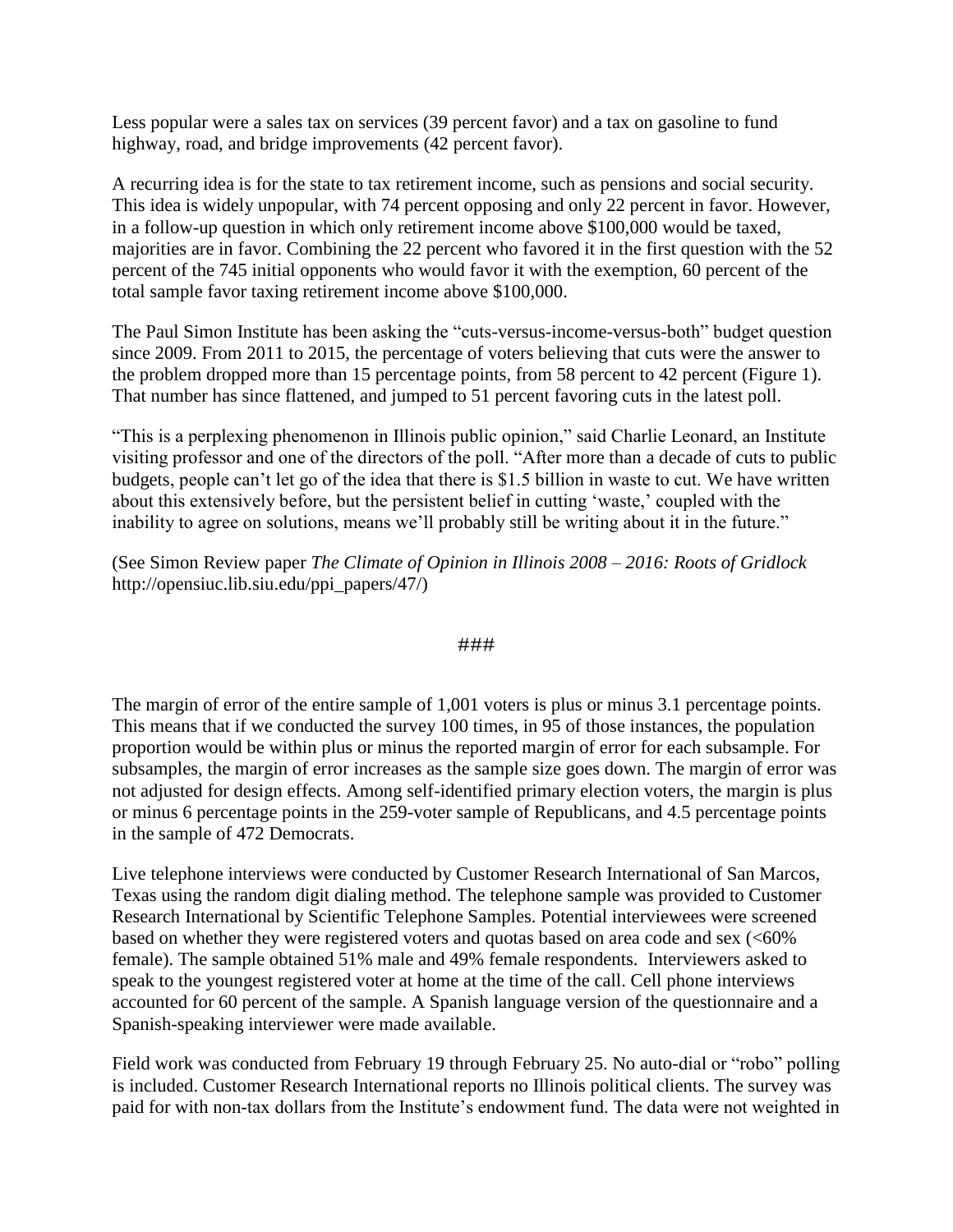any way. Crosstabs for the referenced questions will be on the Institute's polling web site, simonpoll.org.

The Paul Simon Public Policy Institute is a member of the American Association for Public Opinion Research's (AAPOR) Transparency Initiative. AAPOR works to encourage objective survey standards for practice and disclosure. Membership in the Transparency Initiative reflects a pledge to practice transparency in reporting survey-based findings.

The Institute's polling data are also archived by four academic institutions for use by scholars and the public. The four open source data repositories are: The Roper Center for Public Opinion Research (http://ropercenter.cornell.edu/polls/), The University of Michigan's Inter-university Consortium for Political and Social Research [\(http://openicpsr.org\)](http://openicpsr.org/repoEntity/list), the University of North Carolina's Odum Institute Dataverse Network [\(http://arc.irss.unc.edu/dvn/dv/PSPPI\)](http://arc.irss.unc.edu/dvn/dv/PSPPI), and the Simon Institute Collection at OpenSIUC (http://opensiuc.lib.siu.edu/ppi/).

Note: *The "Simon Poll" and the "Southern Illinois Poll" are the copyrighted trademarks of the Board of Trustees of Southern Illinois University. Use and publication of these polls is encouraged- but only with credit to the Paul Simon Public Policy Institute at SIU Carbondale.*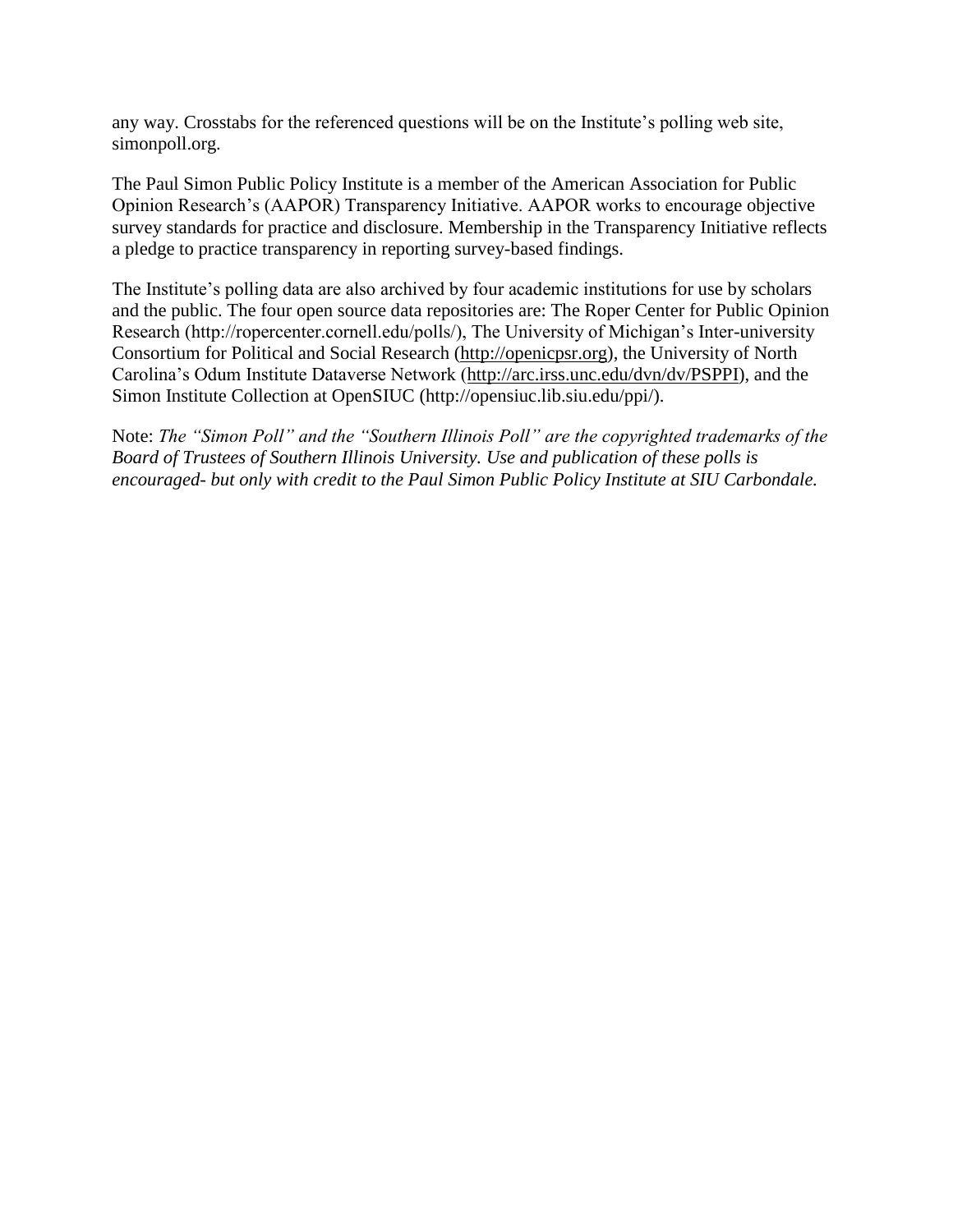# **Frequency Tables<sup>1</sup> BUDGET SOLUTION**

*The state of Illinois has a budget deficit of over 1.5 billion dollars. I'm going to read three statements that people have made about how to fix the deficit, and ask you which one comes closest to your views. If you haven't though much about this issue just tell me that.* 

- *Illinois' public programs and services have already been reduced significantly. We can only fix the problem by taking in more revenue, such as a tax increase.*
- *The state takes in plenty of money to pay for public services, but wastes it on unnecessary programs. We can fix the problem by cutting waste and inefficiency in government.*
- *Illinois' budget problem is so large it can only be solved by a combination of budget cuts and revenue increases.*
- *Haven't though much about it.*

| <b>Response</b>             | Percent $(n=1001)$ |
|-----------------------------|--------------------|
| Revenues                    | 10%                |
| Cuts                        | 51%                |
| Both cuts and revenues      | 28%                |
| Haven't thought much        | 6%                 |
| Other/Don't know (not read) | 5%                 |

#### **CUTS**

#### *Education and HHS*

*Since 85 percent of the state's budget is made up of K-12 education, higher education, and health and human services, which one of these areas should be cut to make up the difference?*

| <b>Response</b>                     | Percent $(n=1001)$ |
|-------------------------------------|--------------------|
| $K-12$                              | 6%                 |
| Higher education                    | 29%                |
| Health and human services           | 17%                |
| All of the above <i>(not read)</i>  | 3%                 |
| None of the above <i>(not read)</i> | 32%                |
| Other/Don't know                    | 13%                |

 $\overline{a}$ 

<sup>&</sup>lt;sup>1</sup> Values are rounded and may not sum to 100 percent.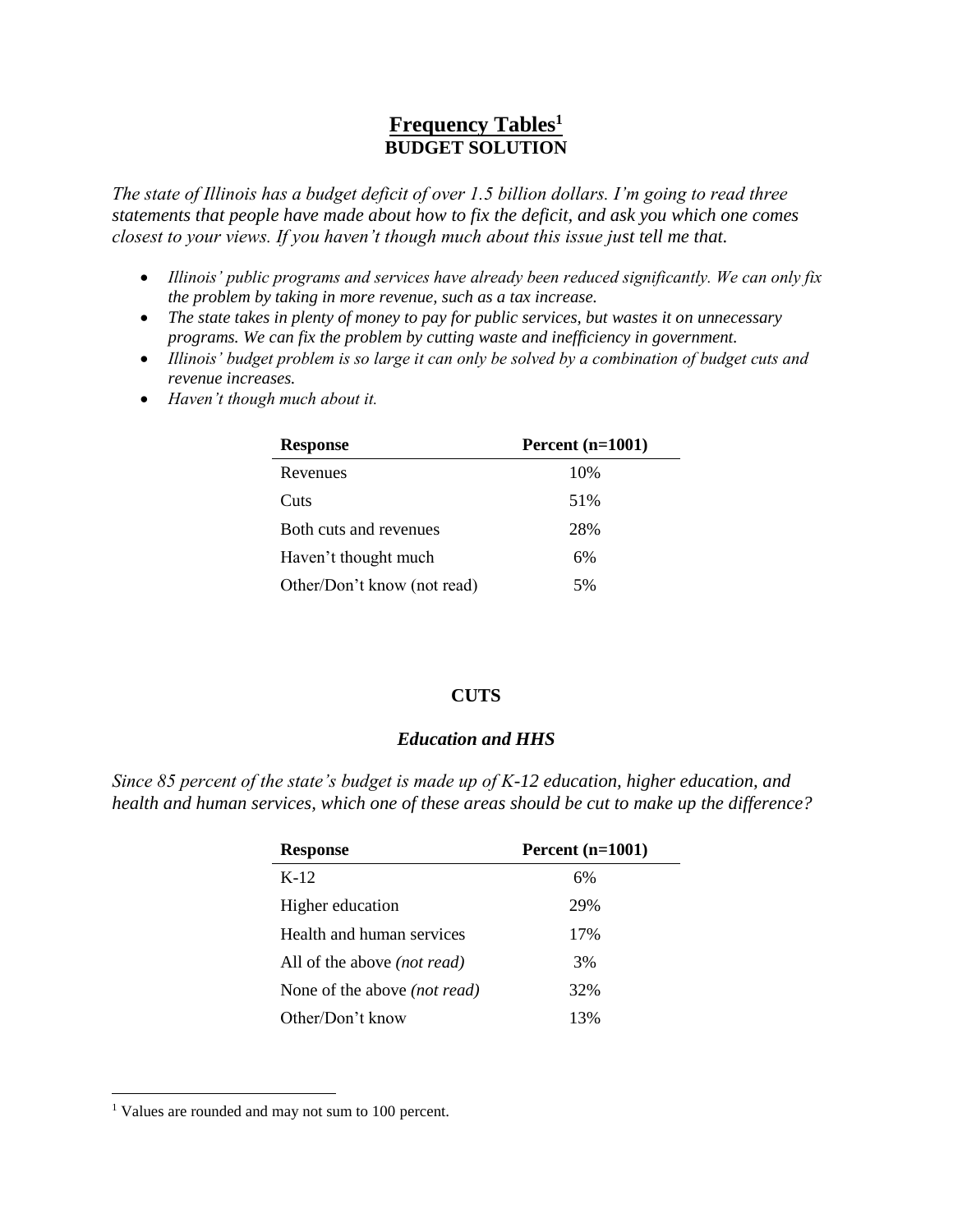### **REVENUES**

# *Expand Gambling*

*Do you favor or oppose a proposal expanding legalized gambling in the state?*

| <b>Response</b>  | Percent $(n=1001)$ |
|------------------|--------------------|
| Favor            | 49%                |
| Strongly favor   | 23%                |
| Favor            | 26%                |
| Oppose           | 46%                |
| <i>Oppose</i>    | 18%                |
| Strongly oppose  | 28%                |
| Other/Don't know | 6%                 |

### *Tax Retirement Income*

*Do you favor or oppose applying the state income tax to retirement income, such as pensions and Social Security?*

| <b>Response</b>        | Percent $(n=1001)$ |
|------------------------|--------------------|
| Favor                  | 22%                |
| Strongly favor         | 11%                |
| Favor                  | 10%                |
| Oppose                 | 74%                |
| <i>Oppose</i>          | 16%                |
| <i>Strongly oppose</i> | 59%                |
| Other/Don't know       | 4%                 |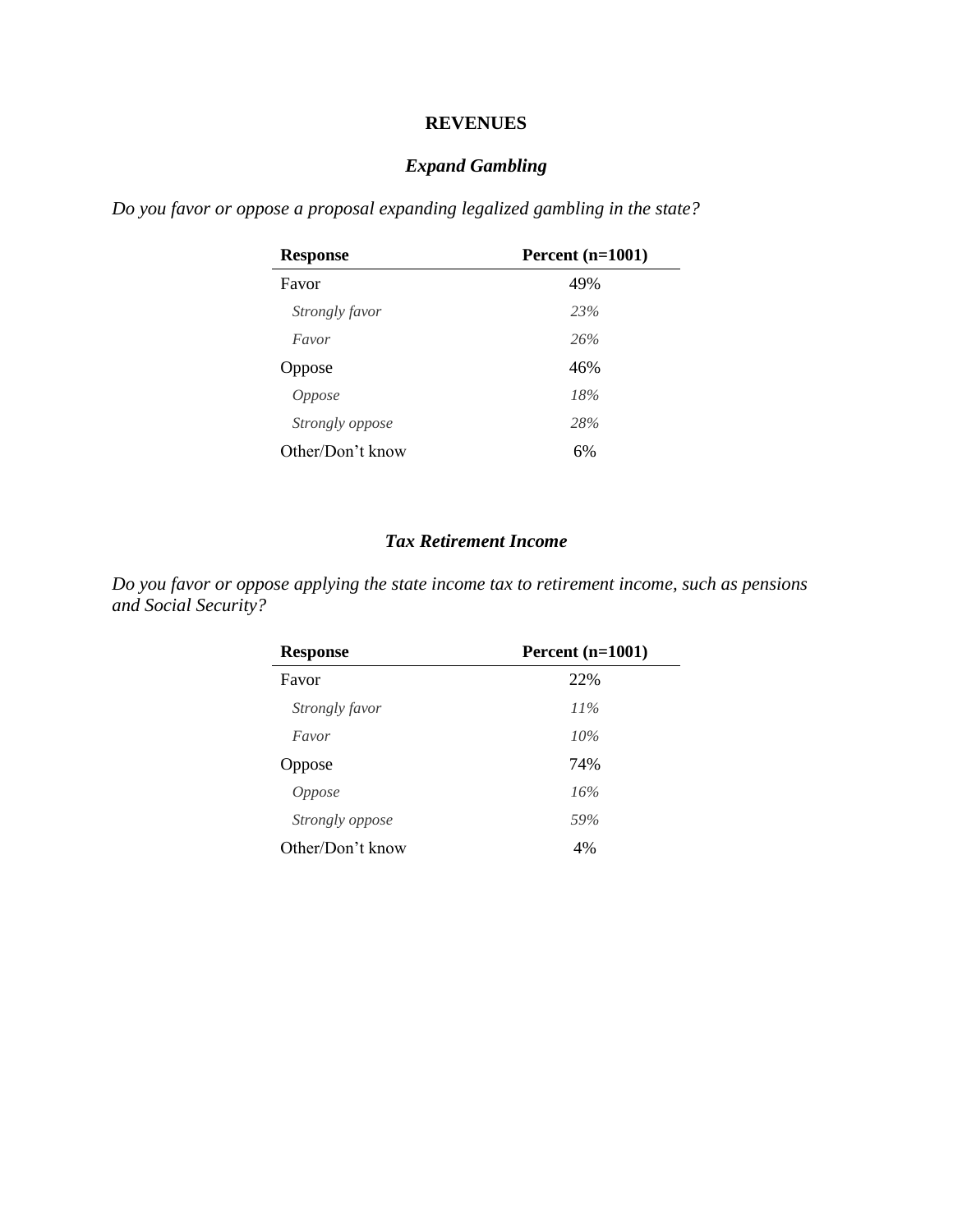## *Tax Retirement Income – Exempt \$100,000*

*Would you favor or oppose applying the state income tax to retirement income if it exempted from taxes the first \$100,000 earned per year?<sup>2</sup>*

| <b>Response</b>        | Percent $(n=1001)$ |
|------------------------|--------------------|
| Favor                  | 60%                |
| Strongly favor         | 28%                |
| Favor                  | 32%                |
| Oppose                 | 32%                |
| <i>Oppose</i>          | 12%                |
| <i>Strongly oppose</i> | 20%                |
| Other/Don't know       | 8%                 |

#### *Millionaire Tax*

*Do you favor or oppose a proposal to impose an extra 3 percent state tax on all income above \$1 million a year?*

| <b>Response</b>  | Percent $(n=1001)$ |
|------------------|--------------------|
| Favor            | 76%                |
| Strongly favor   | 57%                |
| Favor            | 19%                |
| Oppose           | 21%                |
| <i>Oppose</i>    | 9%                 |
| Strongly oppose  | 13%                |
| Other/Don't know | 3%                 |

 $\overline{a}$ 

 $2$  This is the net approval combined with those that favor taxing retirement income generally without any caveat.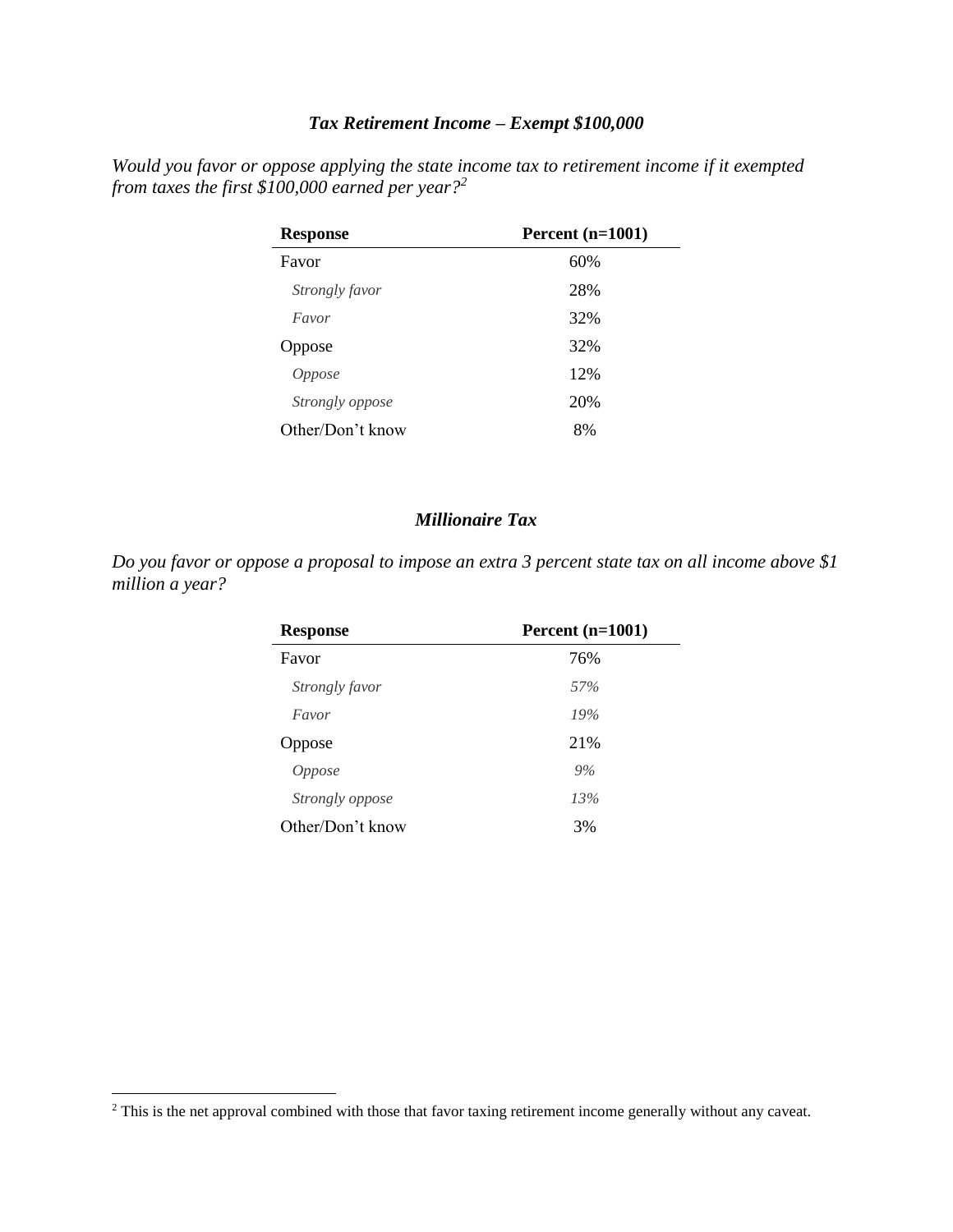### *Tax Services*

*Do you favor or oppose expanding the sales tax to cover services like dry cleaning or haircuts, which are not currently taxed?*

| <b>Response</b>  | Percent $(n=1001)$ |
|------------------|--------------------|
| Favor            | 39%                |
| Strongly favor   | 13%                |
| Favor            | 25%                |
| Oppose           | 58%                |
| <i>Oppose</i>    | 22%                |
| Strongly oppose  | 36%                |
| Other/Don't know | 3%                 |

#### *Graduated Income Tax*

*Would you favor or oppose a proposal to change the Illinois Constitution to allow a graduated income tax – that is, tax rates would be lower for lower-income taxpayers and higher for upperincome taxpayers?*

| <b>Response</b>  | Percent $(n=1001)$ |
|------------------|--------------------|
| Favor            | 72%                |
| Strongly favor   | 47%                |
| Favor            | 24%                |
| Oppose           | 24%                |
| <i>Oppose</i>    | 8%                 |
| Strongly oppose  | 16%                |
| Other/Don't know | 4%                 |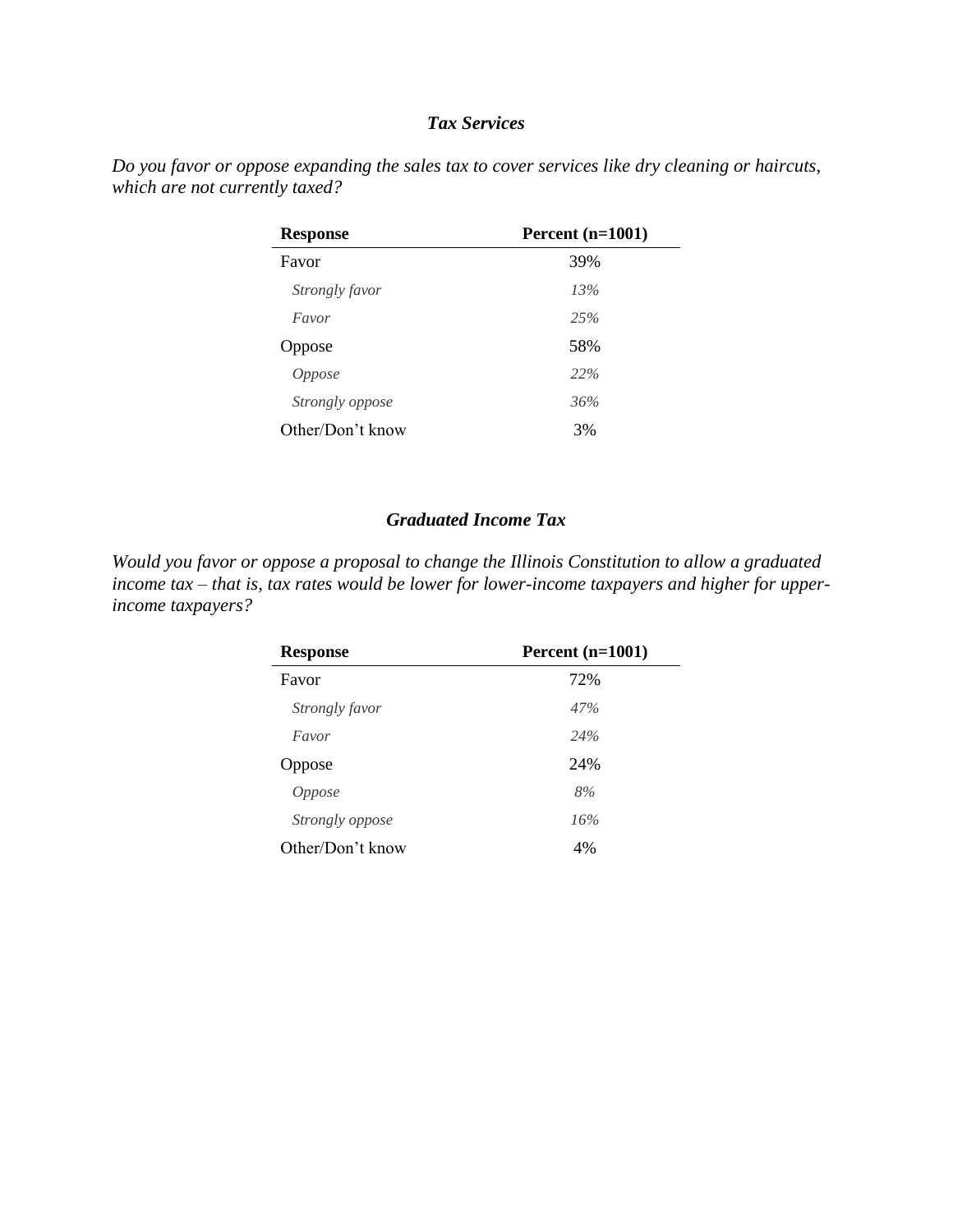# *Gas Tax*

*Would you favor or oppose a proposal to raise the state gasoline tax to fund improvements to Illinois highways, roads, and bridges?*

| <b>Response</b>  | Percent $(n=1001)$ |
|------------------|--------------------|
| Favor            | 42%                |
| Strongly favor   | 16%                |
| Favor            | 26%                |
| Oppose           | 57%                |
| <i>Oppose</i>    | 16%                |
| Strongly oppose  | 41%                |
| Other/Don't know | 1%                 |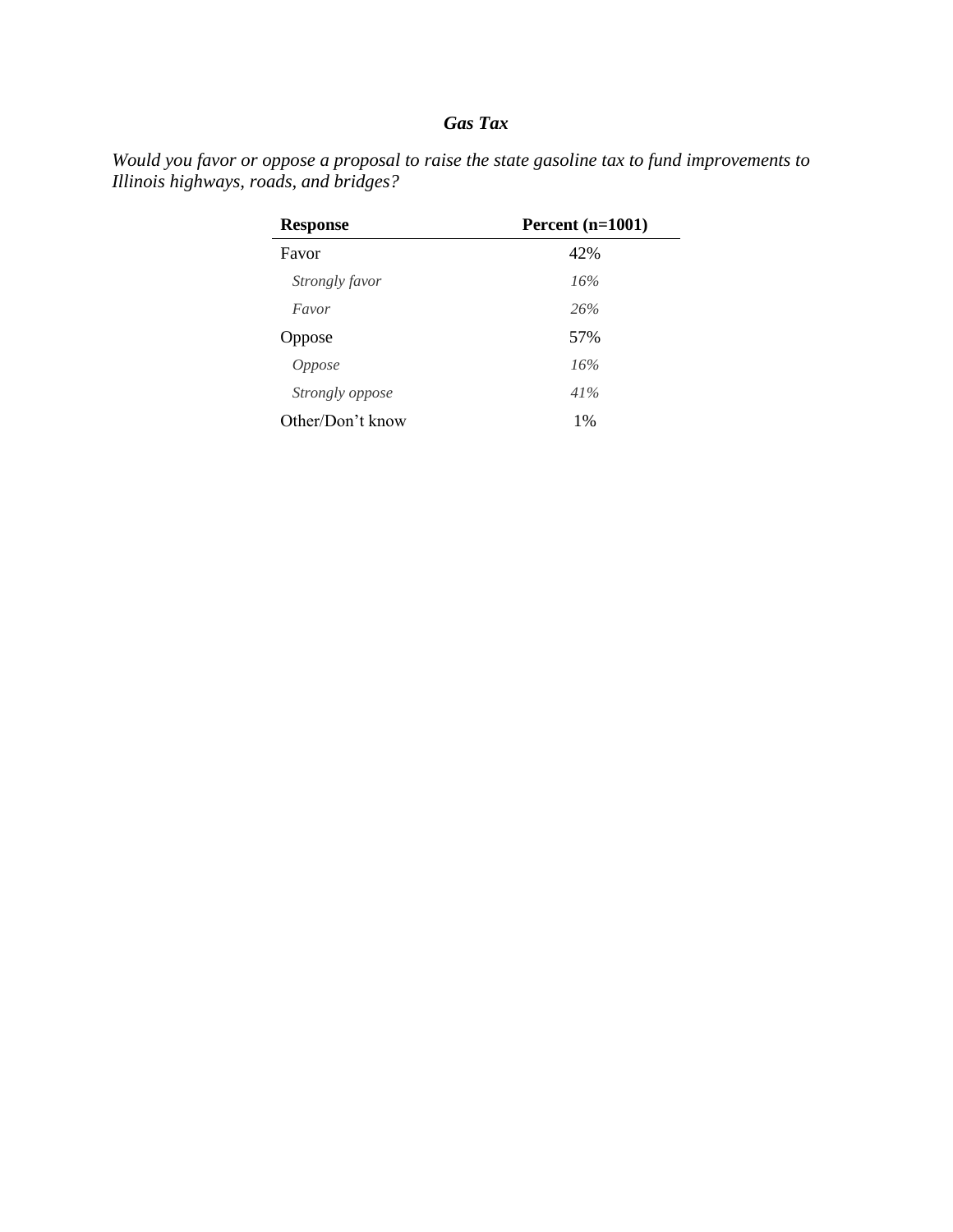# **Figure 1**

# **Demographic Crosstabs and Historical Trends**



*Historical Trend*

**BUDGET SOLUTION**

|  | . . | ١.<br>יי |  |
|--|-----|----------|--|
|--|-----|----------|--|

|                  | Chicago City | Chicago Suburbs | Downstate |
|------------------|--------------|-----------------|-----------|
| Revenues         | 13%          | 10%             | 10%       |
| Cuts             | 46%          | 48%             | 60%       |
| <b>Both</b>      | 30%          | 30%             | 21%       |
| Haven't thought  | 7%           | 7%              | 6%        |
| Other/Don't know | 5%           | 6%              | 4%        |

### *By PARTY*

|          | Democrat | Independent | Republican |
|----------|----------|-------------|------------|
| Revenues | 39%      | 53%         | 70%        |
| Cuts     | 17%      | 5%          | 2%         |
| Both     | 31%      | 34%         | 22\%       |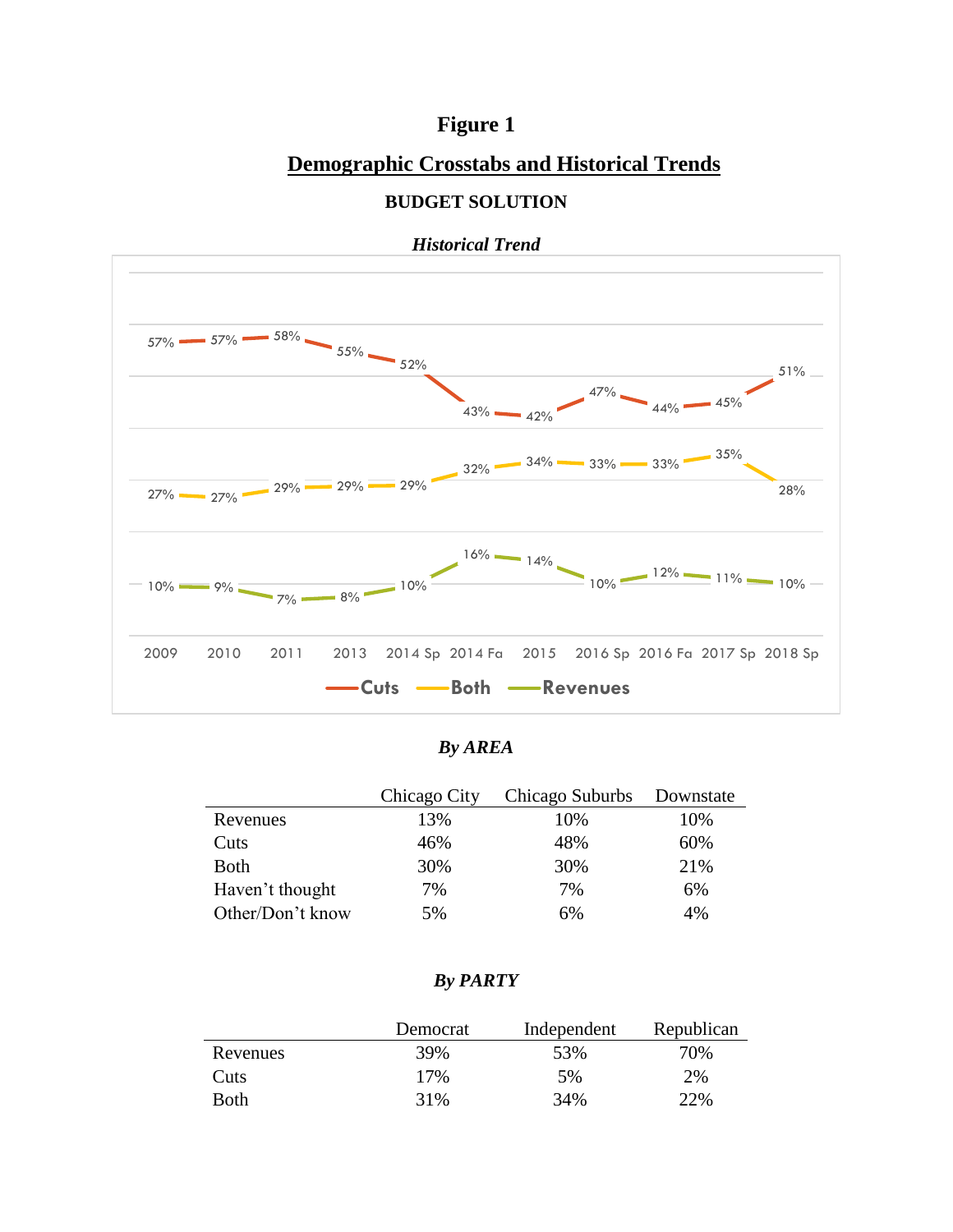| Haven't thought  | 8% | 3% | 3% |
|------------------|----|----|----|
| Other/Don't know | 5% | 5% | 3% |